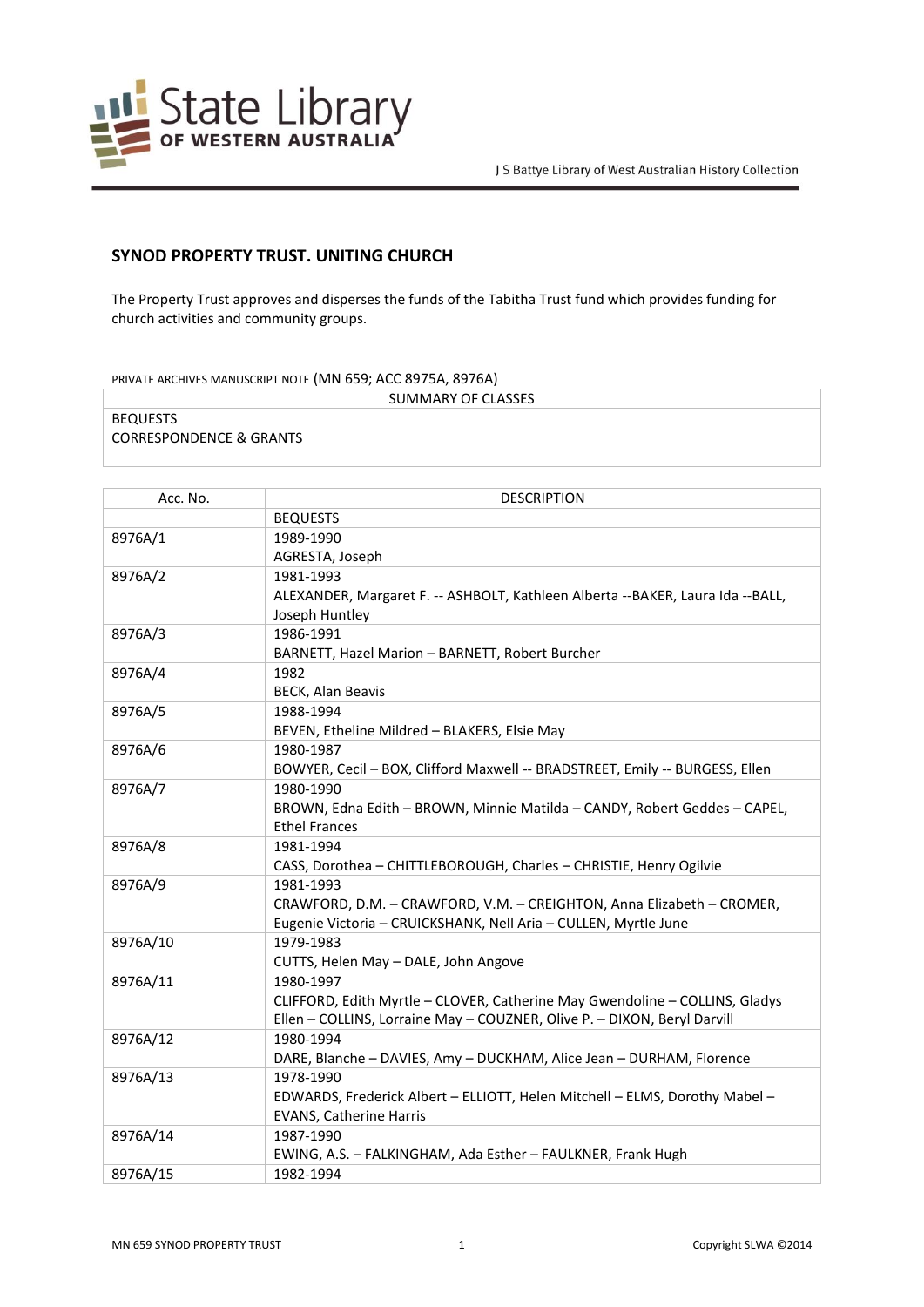

J S Battye Library of West Australian History Collection

|          | FERGUSON, John - FOSTER, Lucy - FRANZISKOS, Linda - GARGETT, Lillie                |
|----------|------------------------------------------------------------------------------------|
| 8976A/16 | 1990-1995                                                                          |
|          | GIBBS, Sydney Stirling                                                             |
| 8976A/17 | 1990-1995                                                                          |
|          | GIBBS, Sydney Stirling                                                             |
| 8976A/35 | 1985-1989                                                                          |
|          | GILCHRIST, Edith May - GILWHITE, Miss D.K. - GRAY, Dulcie - GRAYSON, Mary Jane     |
| 8976A/34 | 1990-1993                                                                          |
|          | GREEN, John Robert - GREEN, Margaret - GRUNDY, Alice Fanny                         |
| 8976A/33 | 1986-1994                                                                          |
|          | HAINES, William Morris - HANSEN, Alfred Jorgensgaard - HENNEY, Edith - HILTON,     |
|          | Mavis Amy - HONROTH, Winifred                                                      |
| 8976A/32 | 1986-1991                                                                          |
|          | ILLINGWORTH, Walter Laurence - INWOOD, Winifred May                                |
| 8976A/31 | 1981-1998                                                                          |
|          | IRVING, Aileen Dorothea - IRVING, John - JEALOUS, Ernest - JOHNSON, Kathleen       |
|          | Emily - JONES, Alice Catherine - JONES, G.E.                                       |
| 8976A/30 | 1986-1993                                                                          |
|          | JONES, Olive Rose Jane - KERNUTT, Percy - KLEPPE, Ingolf John - LACEY, Amelia Jane |
|          | – LAKER, W.A.                                                                      |
| 8976A/29 | 1981-1992                                                                          |
|          | LEDWITH, William Frederick - LEWIS, Joseph Maplesden - LLOYD, Nellie - MAJOR,      |
|          | E.M. - MANNING, Iven W. - MAJOR, Violet Grace - LEECH, Reginald George             |
| 8976A/28 | 1983-1996                                                                          |
|          | MANNING, Mildred Hagenauer - MARSHALL, Ian Westerman - MARSHALL, Mary              |
|          | Frances - MASTERS, Ronda Joy                                                       |
| 8976A/27 | 1981-2000                                                                          |
|          | MEADE, Doris Brinsmead - HEHARRY, Jean Doris - MILDENHALL, Colin Deane             |
| 8976A/26 | 1982-1999                                                                          |
|          | MOORE, Beatrice Jean - MILLIGAN, Florence - MOORE, Edith Vic - MORRIS, Patricia    |
|          | Joan                                                                               |
| 8976A/25 | 1988-1989                                                                          |
|          | MORRISON memorial trust - MCGASKILL, Donald Longman                                |
| 8976A/24 | 1980-1996                                                                          |
|          | MCLURE, Charlotte - MCMILLAN, James - MCNICOL, Merea Skeldoch - MCINTOSH,          |
|          | Robert                                                                             |
| 8976A/23 | 1990-1997                                                                          |
|          | NAIRN, Harry Eric - NELSON, Bertha Gwendoline                                      |
| 8976A/22 | 1978-1990                                                                          |
|          | NEWMAN, William Edwin - NICHOLAS, Reg - NICHOLSON, John Edward -                   |
| 8976A/21 | NICHOLSON, K.G.<br>1981-1994                                                       |
|          | NORMAN, Percival Leslie - O'BRIEN, May - OHMAN, Frederick Sigurd                   |
| 8976A/19 | 1981-1994                                                                          |
|          | OLIVER, Dulcie Josephine - PARLATO, Edward Terry - PICKERING, Elizabeth Kay -      |
|          | PERKINS, Mildred - PICKERSGILL, Ronald Charles - PATULO, Margie Florence - PACE,   |
|          | Bertha                                                                             |
| 8976A/18 | 1975-1980                                                                          |
|          | PINCHBECK,                                                                         |
| 8976A/20 | 1980-1997                                                                          |
|          | PITMAN, Elizabeth Ada - POETT, Edna Isabel - PREACHER, George Thomas               |
| 8976A/48 | 1991                                                                               |
|          | QUAIATO, Guido                                                                     |
| 8976A/47 | 1992-1994                                                                          |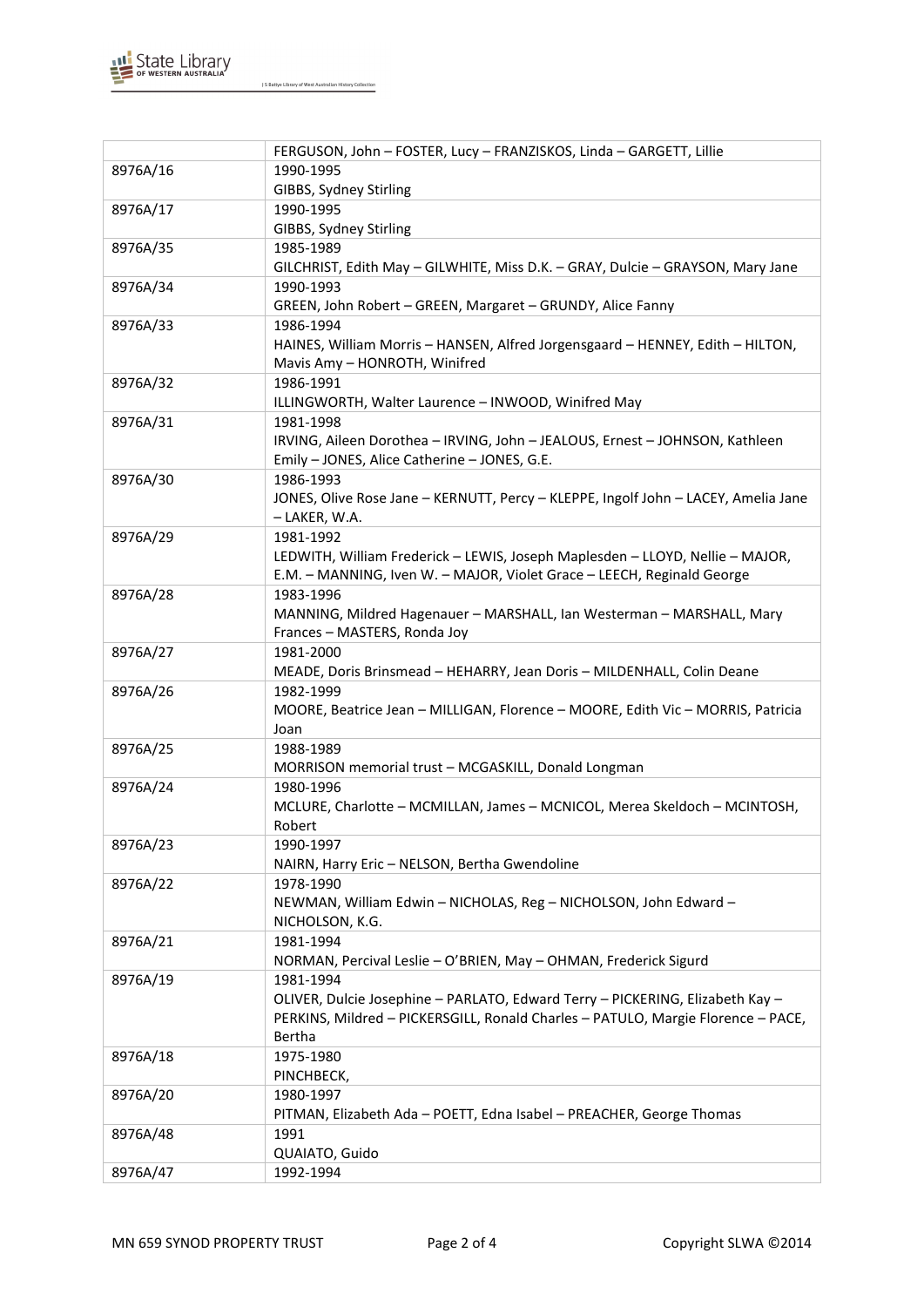

J S Battye Library of West Australian History Collection

|          | RACKHAM, Marjorie Gwen                                                          |
|----------|---------------------------------------------------------------------------------|
| 8976A/46 | 1977-1993                                                                       |
|          | RANDALL, Jean Margaret - REISCHBETH, Ethel F. - RICHARDS, Olive J. - ROBERTS,   |
|          | Alice Elizabeth                                                                 |
| 8976A/45 | 1986-1991                                                                       |
|          | ROBERTS, Thomas Laidlaw - ROBERTSON, Thomas Shaw                                |
| 8976A/44 | 1972-1996                                                                       |
|          | RUDDUCK, Samuel Burton                                                          |
| 8976A/43 | 1981-1991                                                                       |
|          | RYDER, Doris Mercy - SANDERSON, Katie Irene - SAVILL, Ernest John - SCOTT, Alma |
|          | Irene - SEDGMAN, Margaret Louise - SEDGWICK, Edith                              |
| 8976A/42 | 1993-1998                                                                       |
|          | SEPHTON, Doris Mary - SHAN, Ailsa Wilson                                        |
| 8976A/41 | 1981-1999                                                                       |
|          | SIMSON, Enid Madge - SMITH, James McCallum - SMITH, K.K.                        |
| 8976A/40 | 1981-1993                                                                       |
|          | SPENCER, Doris - STANDRING, Frank Hartley - STEPHENS, Herbert Bertram -         |
|          | STEVENSON, Mary McMillan                                                        |
| 8976A/39 | 1980-1996                                                                       |
|          | STEWART, Alberta Lettia - STEWART, John Hugh - STONE, Rita Lillian              |
| 8976A/38 | 1995-1998                                                                       |
|          | SWIFT, Faith Irene                                                              |
| 8976A/49 | 1981-1984                                                                       |
|          | Sundries                                                                        |
| 8976A/37 | 1982-1995                                                                       |
|          | TAYLOR, Mary Ann - THOMSON, Beatrice - THYER, Clara Louise - TOWNSEND, Bonte    |
| 8976A/36 | 1994-1997                                                                       |
|          | TRISCOTT, Edith Gladys Jane                                                     |
| 8976A/50 | 1979-1998                                                                       |
|          | TURRIFF, William John - TURNER, Estelle Helena - UGLOW, Sophie M.M.             |
| 8976A/51 | 1980-1995                                                                       |
|          | VINCENT, Alfred James - WALDRON, Marion Lindsey - WALKER, Richard John -        |
|          | WEEKS, Hector L.G.                                                              |
| 8976A/52 | 1981-1993                                                                       |
|          | WHITE, Edith May - WHITFIELD, Claudia Kniest - WILLIAMS, Elizabeth Athey -      |
|          | WILLIAMS, Peter                                                                 |
| 8976A/53 | 1983-1990                                                                       |
|          | WILSON, Mary Mitchell - WILTSHIRE, Constance Helena - YOUNG Margaret            |
|          |                                                                                 |
|          | <b>CORRESPONDENCE AND GRANTS</b>                                                |
|          | <b>TABITHA TRUST FUND</b>                                                       |
| 8975A/1  | 1977-1981                                                                       |
|          | Includes will of Ruby Lilian Armstrong                                          |
| 8975A/2  | 1981-1983                                                                       |
| 8975A/3  | 1984                                                                            |
| 8975A/4  | 1985                                                                            |
| 8975A/5  | 1986-1987                                                                       |
| 8975A/6  | 1988                                                                            |
| 8975A/7  | 1989                                                                            |
| 8975A/8  | 1990                                                                            |
| 8975A/9  | 1991                                                                            |
| 8975A/10 | 1992                                                                            |
|          |                                                                                 |
| 8975A/11 | 1993                                                                            |
| 8975A/12 | 1994                                                                            |